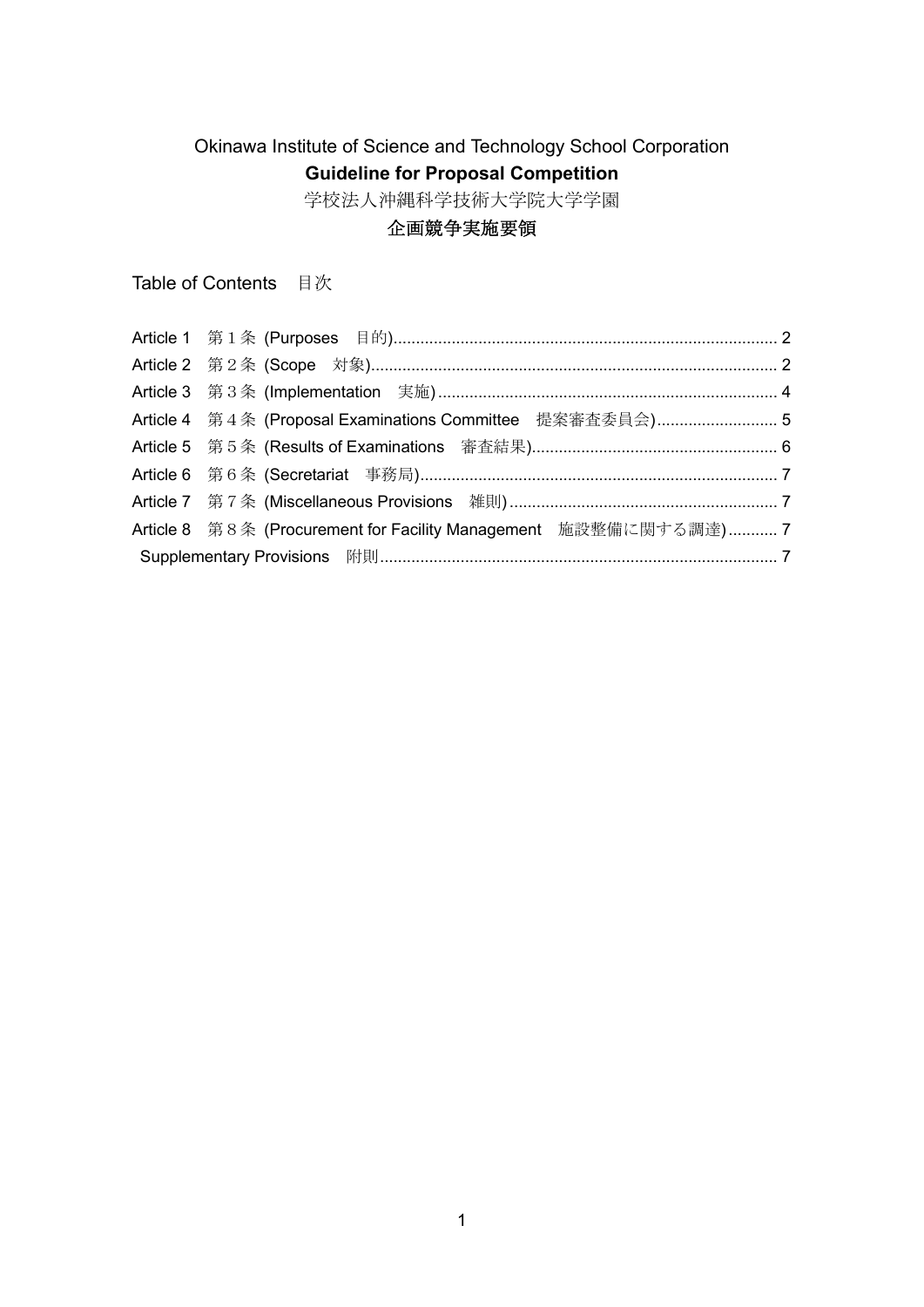## Okinawa Institute of Science and Technology School Corporation **Guideline for Proposal Competition** 学校法人沖縄科学技術大学院大学学園

#### 企画競争実施要領

(Purposes 目的)

#### **Article 1** 第1条

This Guideline specifies the necessary items concerning the proposal competition implemented for the procurement (hereinafter referred to as "Procurement Case") concluded by the Okinawa Institute of Science and Technology School Corporation (hereinafter referred to as the "Corporation"), aside from those items stipulated by the Corporation's Contract Management Stipulations (hereinafter referred to as the "Stipulations").

この要領は、学校法人沖縄科学技術大学院大学学園(以下「学園」という。)が 行う調達(以下「調達案件」という。)のために実施する企画競争に関し、学園 の契約事務取扱規則(以下「規則」という。)に定めるもののほか、必要な事項 を定めることを目的とする。

(Scope 対象)

#### **Article 2** 第2条

1. Proposal competition may be conducted for the Procurement Cases approved by the Procurement Committee in the following conditions, when competition based on the proposals from the participants for the competition (hereinafter referred to as the "Competition Participants") may be expected to provide superior deliverables.

企画競争は、競争に参加しようとする者(以下「競争参加者」という。)の 提案を基に競争することにより優れた成果が期待できる調達案件で、次の 各号の一に該当するとして調達審査委員会が適用を認めた場合に行うこと ができる。

(1) When it is necessary to take experts and eminent persons etc. to enhance project recognition

有識者及び有名人等を起用し、事業の知名度を高める必要がある場合

(2) When design, composition, and multimedia skills are needed for organizing events and creating brochures and other types of information media (including broadcasting programs)

イベントの実施、パンフレットや各種コンテンツ等(放送番組を含む。)の 制作等において、デザイン及び構成等の視聴覚に対する感性が重視される 場合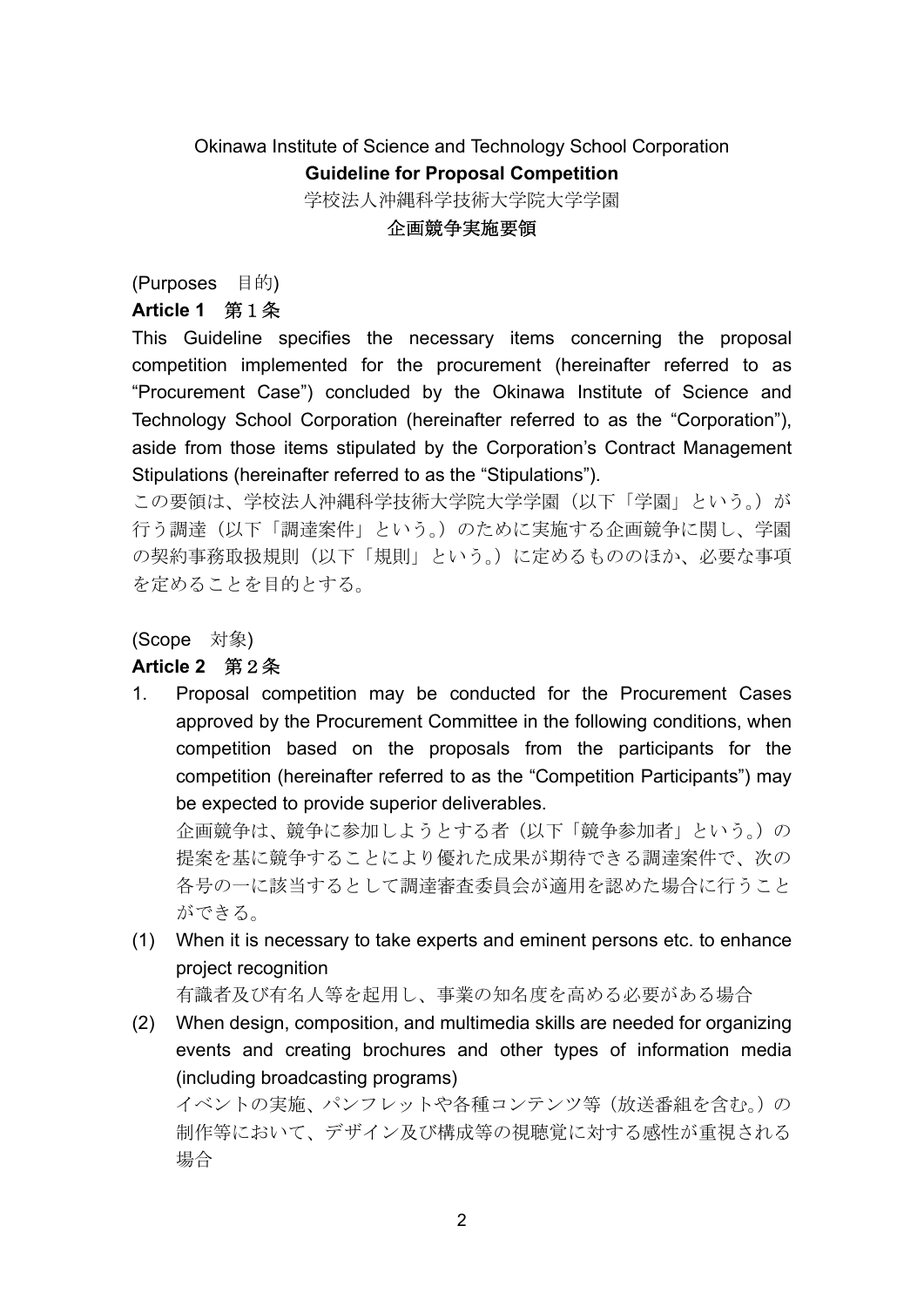- (3) When procuring works etc. by specialists 専門的な職種による制作物等を調達する場合
- (4) When procuring surveys, analyses, tests, validations, examinations, training, development, or similar services that, it is recognized, must be performed by experts with a thorough knowledge of the field of expertise 専門分野に精通する者により行う必要があると認められる調査、分析、試 験、解析、検査、研修、開発等を行う場合
- (5) When proceeding comprehensive operations (venue management, operational support, management work, etc.) 総合的な業務(会場運営、運用支援、管理業務等)を行う場合
- (6) In fields demanding more efficient or better-quality services, when efficient or high-quality services can be expected from execution by highly proficient persons deployed under optimal plans より効率性に優れ、又は高品質なサービスを要求される分野において、最

適な計画の下に配置された熟練者が遂行することにより、効率的又は高品 質のサービスが期待できる場合

- (7) When it has been determined beforehand by the laws and regulations that vendor selection shall be conducted through proposal competition 法令等において、企画競争により取引先等を選定することがあらかじめ定 められている場合
- (8) In other necessities approved by the Procurement Committee その他、調達審査委員会が認める場合
- 2. The head of the unit/section requesting the procurement (hereinafter referred to as the "Requesting Section") may ask the Procurement & Supplies Section with the drafts of specification sheet, examination criteria and scoring, for establishing a Proposal Examinations Committee as specified in Article 4 and implementation, when the procurement applies one of the items in the preceding paragraph.

調達を請求する部署(以下「依頼部署」という。)の長は、当該調達が前項 の各号の一に該当する場合には、仕様書等に審査基準及び配点の案を添え て、第4条に規定する提案審査委員会の設置及びその実施を調達セクショ ンに依頼することができる。

3. The Procurement & Supplies Section shall consult with the Procurement Committee whether the Procurement Case may be fit to the criteria stipulated in Paragraph 1 as well as establishing the Proposal Examinations Committee, when being requested based on the preceding paragraph from the Requesting Section.

調達セクションは、依頼部署から前項の依頼があった場合は、第1項の基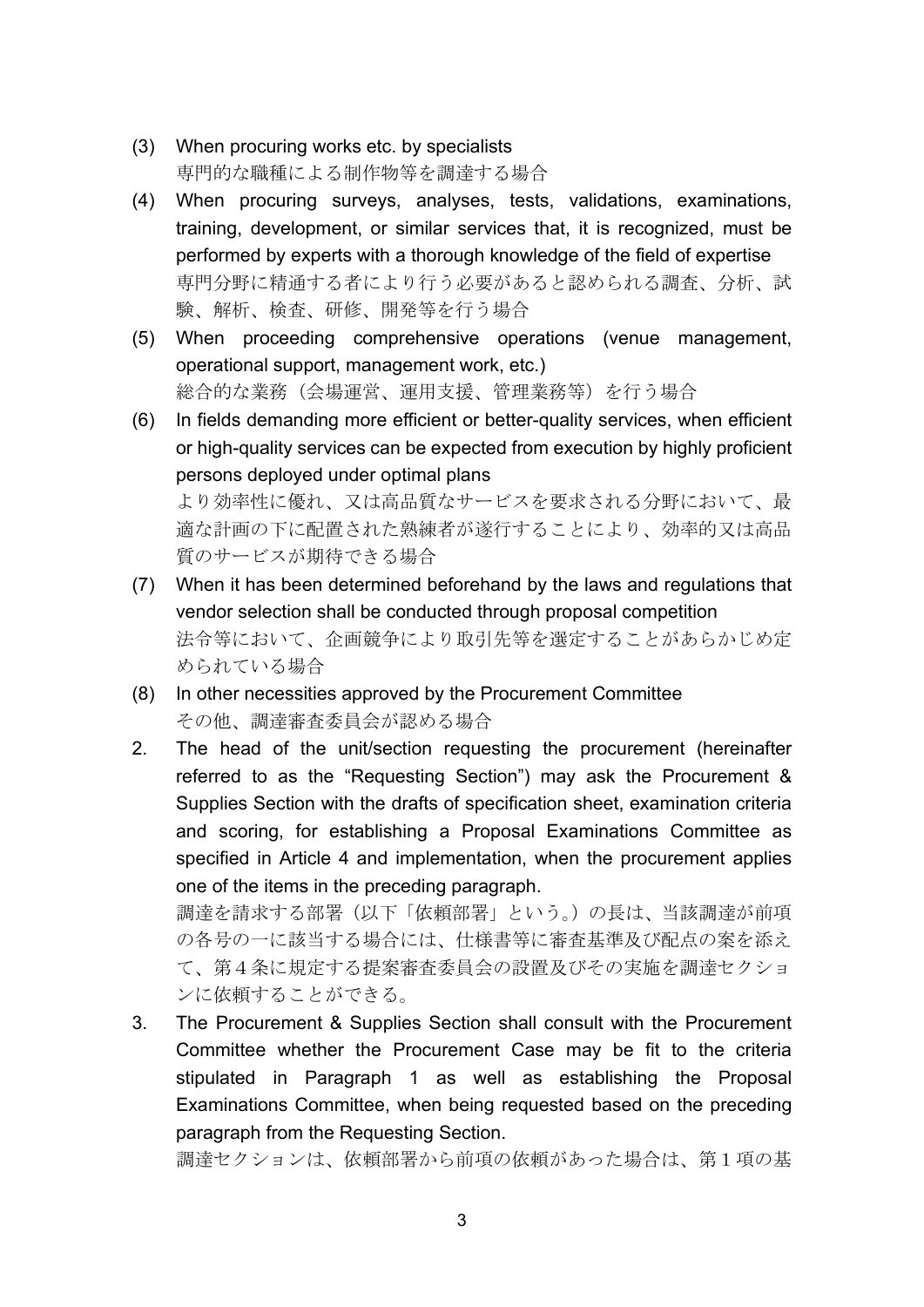準による適否及び提案審査委員会の設置について、調達審査委員会に諮問 する。

(Implementation 実施)

### **Article 3** 第3条

- 1. The Procurement & Supplies Section shall publicize a notice that a vendor selection will be conducted through proposal competition. 調達セクションは、企画競争による取引先の選定を行う旨の公告を行う。
- 2. The provisions of Article 6 of the Stipulations shall apply mutatis mutandis to the notice of the preceding paragraph. 規則第6条の規定は、前項の公告に準用する。
- 3. The Procurement & Supplies Section may hold a briefing for clarifying the requirements and examination criteria regarding the procurement. However, this may not apply in cases where explanations through briefings are deemed to be unnecessary based on the opinion from the Requesting **Section**

調達セクションは、当該調達に関する要求仕様及び審査基準を明らかにす るため、競争参加者に対する説明会を実施する。ただし、依頼部署の意見 を基に、説明会における説明を要しないと判断するときは、この限りでは ない。

4. The Procurement & Supplies Section shall provide the Competition Participants the specification sheet and disclose the examination criteria, with the schedule of implementation including deadline of submission for the proposals.

調達セクションは、競争参加者に対し、仕様書及び審査基準を開示し、提 案書の提出期限を含む実施スケジュールを通知する。

5. When considered necessary by the Procurement Committee, the Procurement & Supplies Section may disclose the budget amount of the Procurement Case to the Competition Participants. 調達セクションは、調達審査委員会が必要を認めるときは、当該調達案件

に係る予算額を競争参加者へ開示することができる。

- 6. The provisions of Articles 2, 3, and 4 of the Stipulations shall apply mutatis mutandis to the qualifications for the Competition Participants. 競争参加者の資格は、規則第2条、第3条及び第4条の規定を準用する。
- 7. In principle, the Corporation shall not accept any charges for expenses incurred in the preparation of the proposals from the Competition Participants. However, the charges for expenses may be accepted in cases where the Procurement Committee expressly recognizes that payment for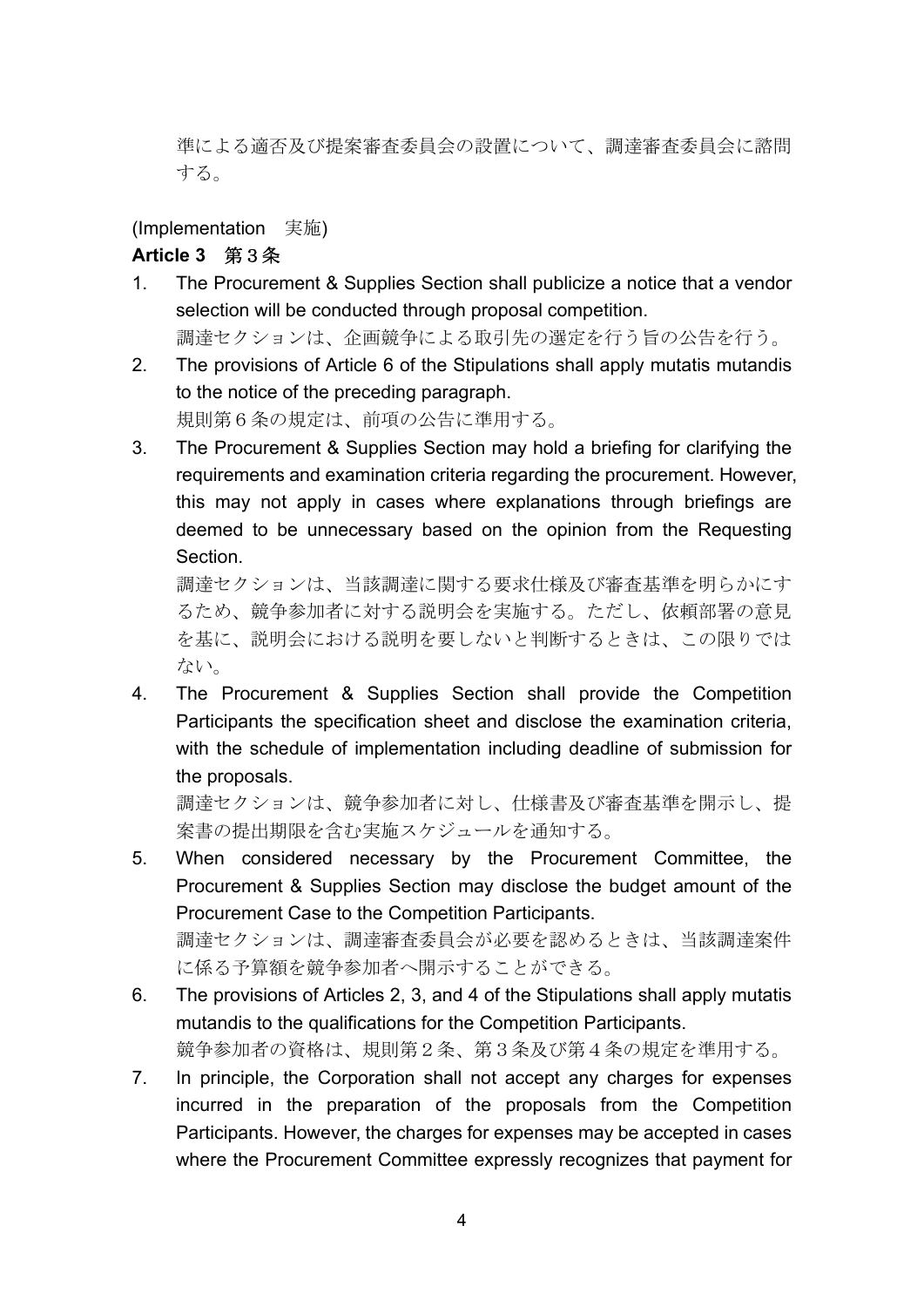the preparation of proposals may be expected to promote competition and lead to superior results given the contents, nature, and other aspects of the property or services being procured, and the notice that payment will be made for proposals has been given. In such cases, the expense invoicing procedures and other items shall be stipulated accordingly.

学園は、競争参加者が提案書の作成に要した費用についての請求を原則と して認めない。ただし、当該調達案件の目的及び性質等から、提案書を有 償で作成する方が競争を促進し、より優れた成果が期待できるとして調達 審査委員会が特に認め、有償にて提案書を募る旨を公告したものについて は、費用の請求を認めることができる。なお、この場合における、費用請 求手続等は、その都度定める。

8. The Procurement & Supplies Section may award as the negotiation counterparty regarding the conditions of contract etc. to the Competition Participant who submitted the most advantageous proposal to the Corporation, based on the result of the examinations.

調達セクションは、審査の結果、最も学園に有利な提案をした競争参加者 を契約条件等に関する交渉の相手方とすることができる。

(Proposal Examinations Committee 提案審査委員会)

#### **Article 4** 第4条

1. The Corporation shall establish the Proposal Examinations Committee (hereinafter referred to as the "Committee") for each of the Procurement Case, and each Examination Committee shall be dissolved on the date of the contract conclusion of the Procurement Case.

学園は、調達案件ごとに提案審査委員会(以下「委員会」という。)を設置 するものとし、当該調達案件の契約締結の時をもって解散する。

- 2. The Committee shall comprise a committee chairperson and committee members (hereinafter collectively referred to as the "Examiners"). 委員会は、委員長及び委員(以下総称して「審査員」という。)により構成 する。
- 3. In principle, the Committee shall have at least five [5] Examiners, including the Procurement & Supplies Section Leader. 審査員は、調達セクションリーダーを含め、原則として5名以上とする。
- 4. The head of the Requesting Section shall serve as the committee chairperson and preside over the examinations. 委員長は、依頼部署の長をもって充てるものとし、審査を総括する。
- 5. The committee members shall be appointed by the committee chairperson from among the employees of the Corporation in accordance with the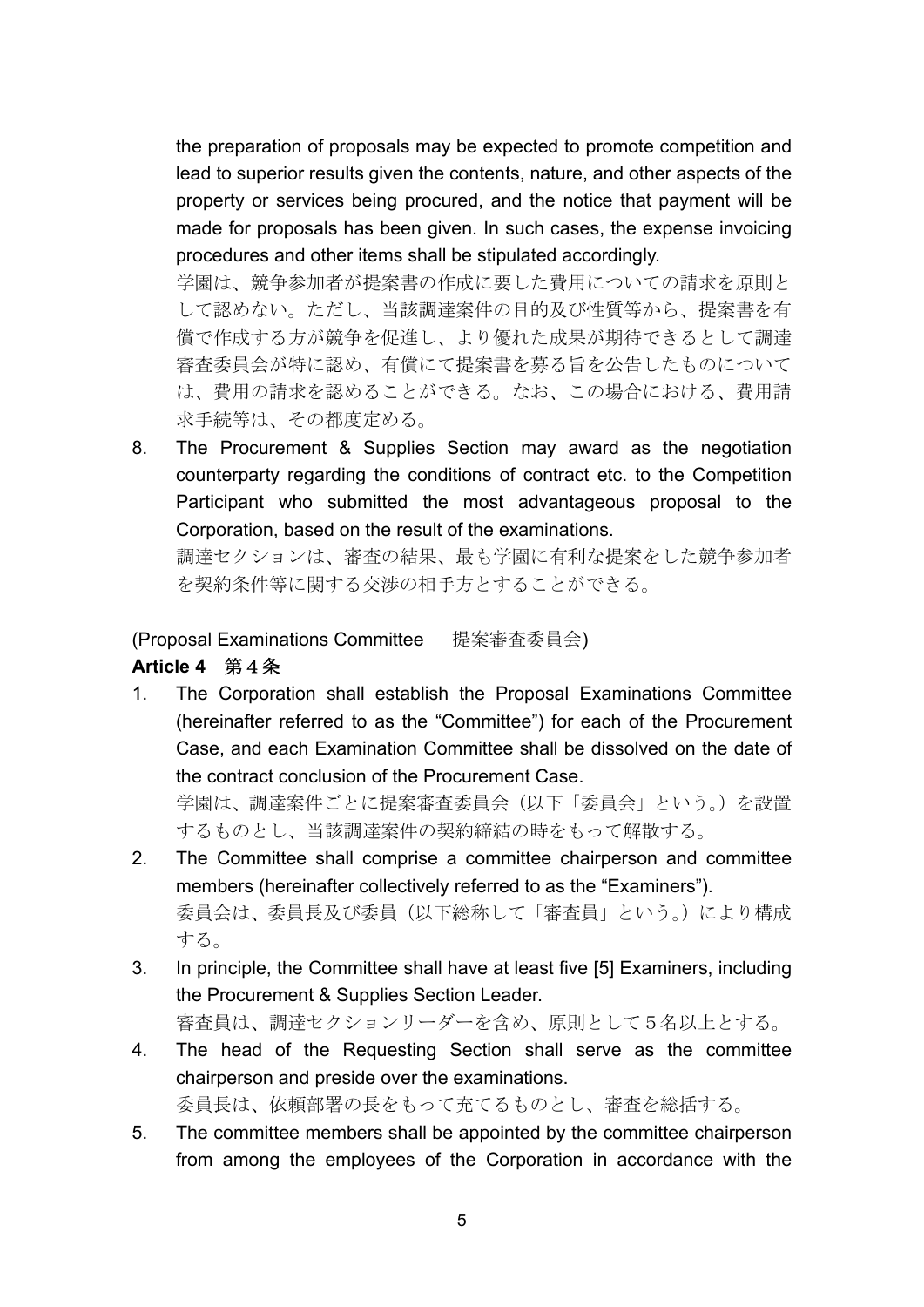contents of the Procurement Case. However, the committee chairperson may have external experts as committee members when necessary.

委員は、調達案件の内容に応じて、学園の教職員のうちから委員長がその 都度指名する。ただし、委員長は必要に応じて外部の有識者を委員として 参加させることができる。

6. In the absence or disability of the committee chairperson, the chairperson's duties may be carried out by a committee member appointed by the chairperson beforehand.

委員長に事故があるときは、委員長があらかじめ指名した委員がその職務 を代行する。

7. The Committee shall formulate the examination criteria and scoring as well as conduct investigations and deliberations regarding the examinations for the proposals.

委員会は、審査基準及び配点の策定と提案書の審査に関することについて 調査審議する。

8. The Committee's meetings shall be held whenever deemed necessary by the committee chairperson.

委員会は、委員長が必要と認めたときに随時開催する。

9. Even after the Committee is dissolved, the Examiners shall provide their cooperation to the Requesting Section responsible for the Procurement Case and others when being requested.

審査員は、委員会が解散した後においても、当該調達案件の依頼部署等か ら要請があるときは、これに協力しなければならない。

(Results of Examinations 審査結果)

## **Article 5** 第5条

1. The committee chairperson shall promptly summarize the result of the examinations described in Paragraph 7 of the preceding article, and make the final selection for the proposal.

委員長は、前条第7項により行った審査の結果を速やかに取りまとめ、提 案書を採択する。

2. Upon the selection specified in the preceding paragraph, the Corporation shall promptly notify each of the Competition Participants to inform them whether or not they succeed.

学園は、前項の採択の決定後、速やかに競争参加者にその合否を通知する。

(Secretariat 事務局) **Article 6** 第6条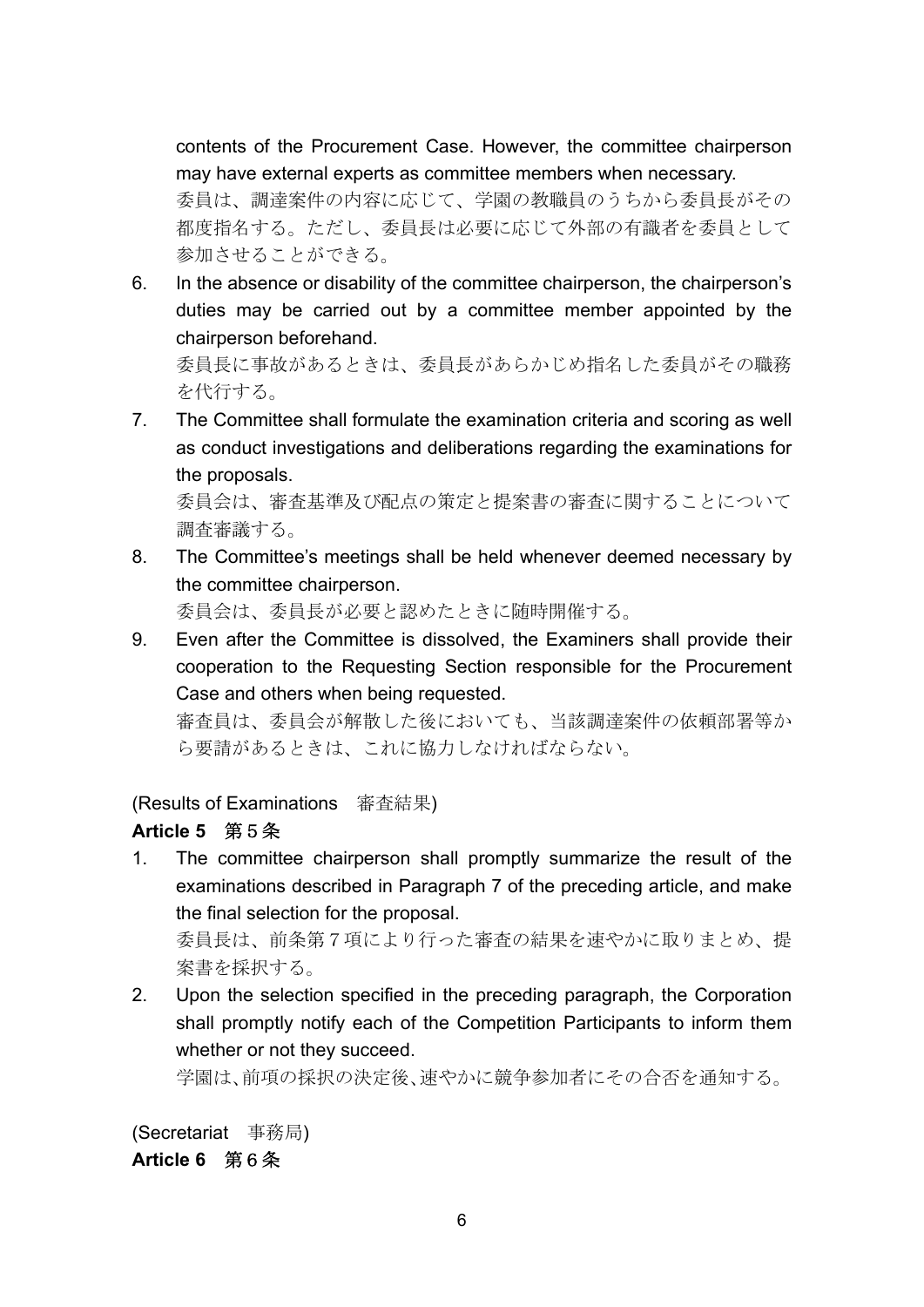Secretariat to the Committee and records documenting examinations shall be conducted by the Procurement & Supplies Section.

審査及び委員会に関する事務局並びに審査の記録は、調達セクションにおいて 行う。

(Miscellaneous Procedures 雑則)

## **Article 7** 第7条

1. Requesting Section shall cooperate the Procurement & Supplies Section in arrangement of the examination criteria and scoring as well as examination of the proposals.

依頼部署は、審査基準及び配点の調整並びに提案書の審査にあたり、調達セ クションに協力するものとする。

2. Complaints concerning the result of the examinations will be jointly handled by the Procurement & Supplies Section and the Examiners. 審査結果に関する苦情については、調達セクション及び審査員が連帯してこ れに対処する。

(Procurement for Facility Management 施設整備に関する調達)

## **Article 8** 第8条

In case of the Procurement Cases for building construction or service related to the facility management etc., the term of the Procurement & Suppliers Section may be replaced to the Budget and Contract Management Section.

当該調達案件が建設工事又は施設整備役務等を目的とする場合、この要領の調 達セクションを施設予算・契約管理セクションと読み替える。

## **Supplementary Provisions** 附則

These Detailed Stipulations shall come into effect from November 22, 2011. (Approved by the Vice President for Finance and Administration)

この細則は、平成23年11月22日から施行する。 (副学長(財務・人事担当)決定)

This Guideline shall come into effect from January 15, 2019. (Revised by the Vice President for Financial Management) この要領は、2019年1月15日から施行する。 (副学長(財務担当)改訂)

This Guideline shall come into effect from November 1, 2021.